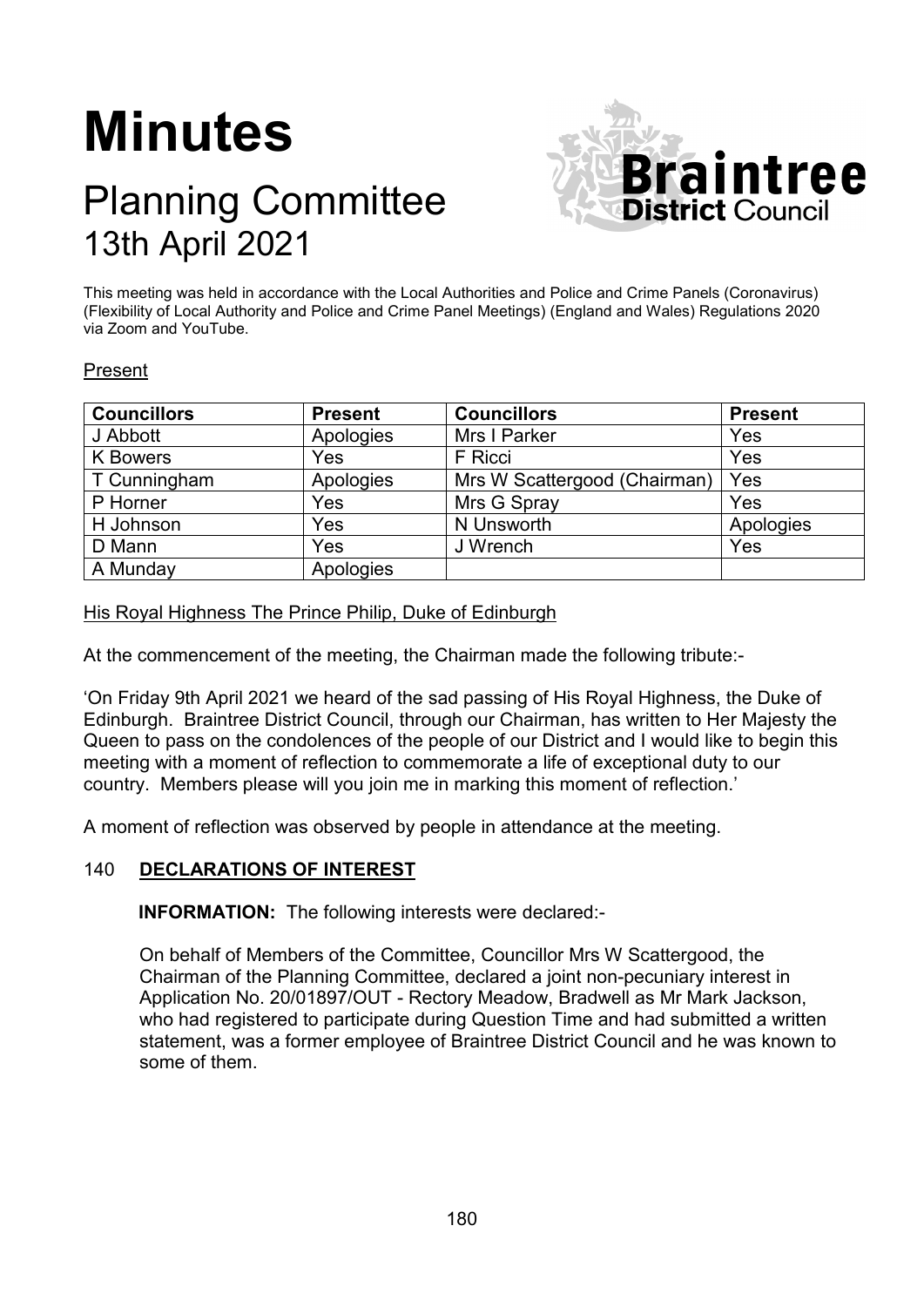Councillor D Mann declared a non-pecuniary interest in Application No. 19/02207/FUL - land adjacent to Fairacres, 76 Church Lane, Braintree as the site was, from time to time, within the Ward which he represented and a number of the objectors who had submitted representations regarding the application were known to him. Councillor Mann stated that he had not discussed the application with the objectors.

Councillor Mrs I Parker declared a non-pecuniary interest in Application No. 19/02092/HH - Ovington Hall, Church Lane, Ovington and Application No. 19/02093/LBC - Ovington Hall, Church Lane, Ovington as the site was within the Ward which she represented and the applicant had contacted her about the applications and a previous application for the site. Councillor Mrs Parker stated that, in accordance with the transitionary arrangements for the Council's new Scheme of Delegation, she had 'called-in' the applications for consideration by the Planning Committee, but that she had not expressed a view on the applications.

Councillor Mrs W Scattergood declared a non-pecuniary interest in Application No. 20/02203/REM - Canine Cottage, Nether Hill, Gestingthorpe as the site was within the Ward which she represented and Councillor David Smith, who had registered to participate during Question Time on behalf of Gestingthorpe Parish Council and had submitted a written statement, was known to her in his capacity as the Chairman of the Parish Council. Councillor Mrs Scattergood stated that she had had no contact with Councillor Smith about the application.

Councillor Mrs G Spray declared a non-pecuniary interest in Application No. 19/02092/HH - Ovington Hall, Church Lane, Ovington and Application No. 19/02093/LBC - Ovington Hall, Church Lane, Ovington as the applicant was known to her. Councillor Mrs Spray stated that she had had no prior knowledge of the applications and that she had not discussed them.

In accordance with the Code of Conduct, Councillors remained in the meeting, unless stated otherwise, and took part in the discussion when the applications were considered.

# 141 **MINUTES**

**DECISION:** That the Minutes of the meeting of the Planning Committee held on 30th March 2021 be approved as a correct record.

# 142 **QUESTION TIME**

**INFORMATION:** There were five statements made about the following matters. Those people who had registered to participate during Question Time had submitted written statements in advance of the meeting and these were read to the Committee either by the registered speaker or by the Council's Governance and Member Services Officer immediately prior to the consideration of the applications.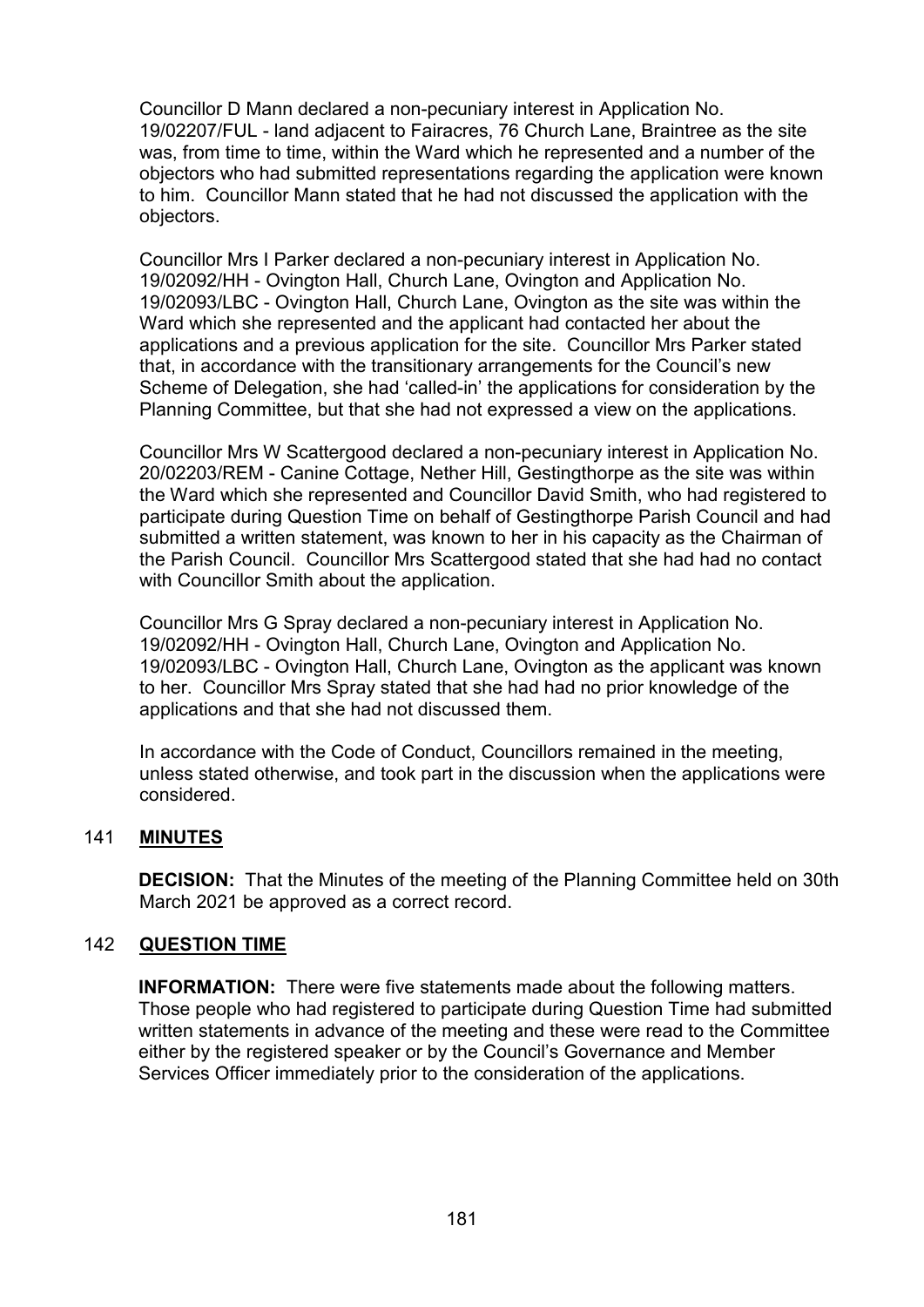Application No. 20/00161/VAR - Great Warley Hall, Ranks Green Road, Fairstead Application No. 20/01486/FUL - 95 Newland Street, Witham Application No. 20/01897/OUT - Rectory Meadow, Bradwell Application No. 20/02203/REM - Canine Cottage, Nether Hill, Gestingthorpe

Principally, these Minutes record decisions taken only and, where appropriate, the reasons for the decisions.

### 143 **PLANNING APPLICATIONS APPROVED**

Planning Application Nos. 19/02092/HH - Ovington Hall, Church Lane, Ovington; 19/02093/LBC - Ovington Hall, Church Lane, Ovington; and 20/01737/HH - 52 Valentine Way, Silver End were determined en bloc.

**DECISION:** That the undermentioned planning applications be approved under the Town and Country Planning Act 1990, including Listed Building Consent where appropriate, subject to the conditions and reasons contained in the Planning Development Manager's report, as amended below. Details of these planning applications are contained in the Register of Planning Applications.

| <u>Plan No.</u>             | Location | <b>Applicant(s)</b> | <b>Proposed Development</b>                                                                                                                                                                                                                                                            |
|-----------------------------|----------|---------------------|----------------------------------------------------------------------------------------------------------------------------------------------------------------------------------------------------------------------------------------------------------------------------------------|
| *19/02092/HH<br>(APPROVED)  | Ovington | <b>Nott</b>         | Proposed extension and<br>alterations to farmhouse and<br>ancillary outbuilding to<br>provide additional /<br>reconfigured accommodation<br>and replacement of the<br>existing cement render on the<br>farmhouse with lime render<br>on chestnut laths, Ovington<br>Hall, Church Lane. |
| Plan No.                    | Location | <b>Applicant(s)</b> | <b>Proposed Development</b>                                                                                                                                                                                                                                                            |
| *19/02093/LBC<br>(APPROVED) | Ovington | J R and E H Nott    | Proposed extension and<br>alterations to farmhouse and<br>ancillary outbuilding to provide<br>additional / reconfigured<br>accommodation and<br>replacement of the existing<br>cement render on the<br>farmhouse with lime render on<br>chestnut laths, Ovington Hall,<br>Church Lane. |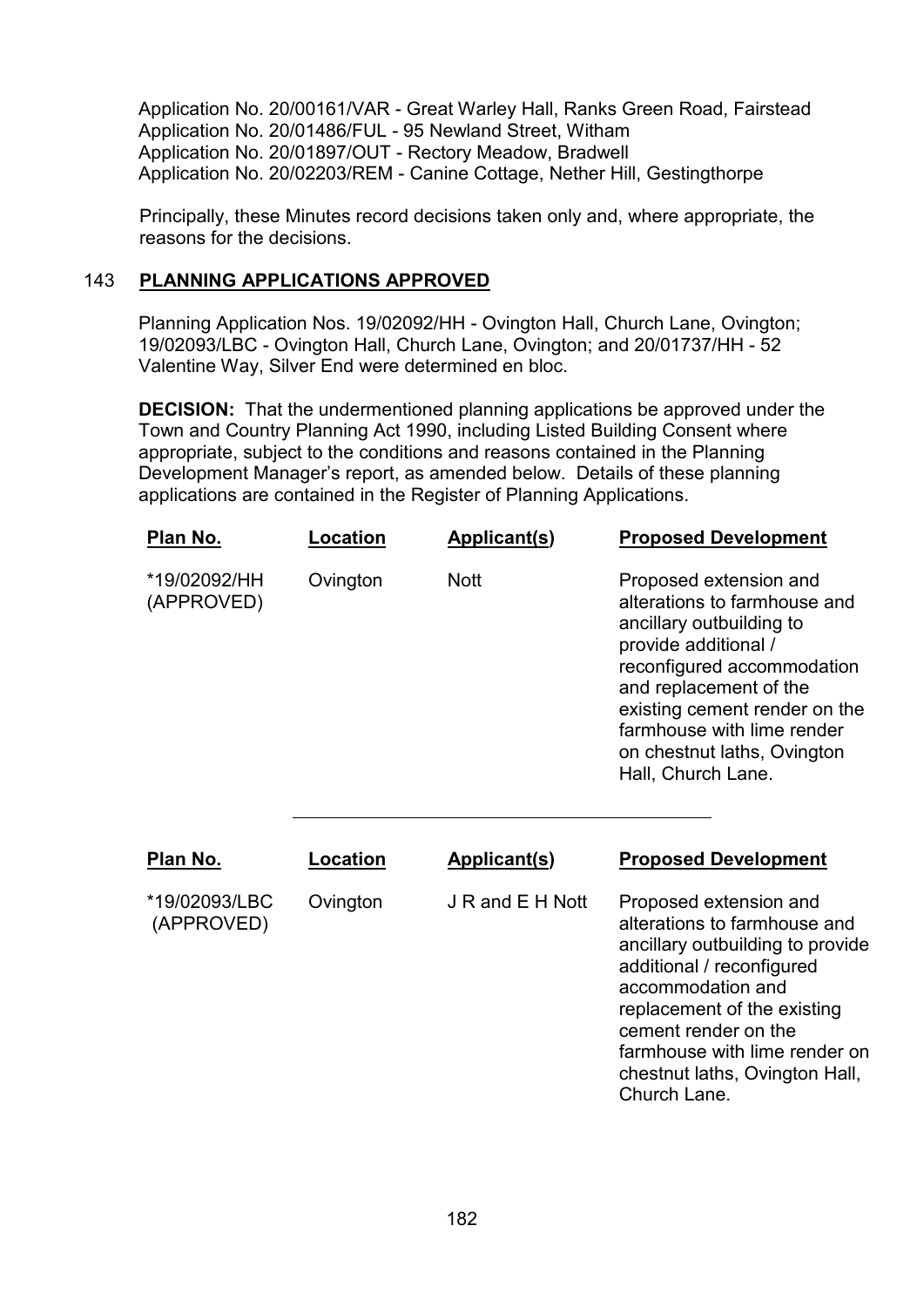| Plan No.                    | Location  | Applicant(s)            | <b>Proposed Development</b>                                                                                                                                                                               |
|-----------------------------|-----------|-------------------------|-----------------------------------------------------------------------------------------------------------------------------------------------------------------------------------------------------------|
| *20/00161/VAR<br>(APPROVED) | Fairstead | <b>Mr Richard Lines</b> | <b>Amendment of Condition 2</b><br>'Annex Occupancy Condition'<br>of 07/02375/FUL to allow the<br>annex to be used by those<br>other than dependent<br>relatives, Great Warley Hall,<br>Ranks Green Road. |
|                             |           |                         |                                                                                                                                                                                                           |

Terling and Fairstead Parish Council submitted a written statement against this application, which was read to the Committee by the District Council's Governance and Member Services Officer prior to the consideration of the application.

| Plan No.<br>*20/01737/HH<br>(APPROVED) | Location<br>Silver End | Applicant(s)<br>Mrs Carol Anne<br><b>Bennett</b> | <b>Proposed Development</b><br>Replacement front door, 52<br>Valentine Way.                                                                                                                               |
|----------------------------------------|------------------------|--------------------------------------------------|-----------------------------------------------------------------------------------------------------------------------------------------------------------------------------------------------------------|
| Plan No.                               | Location               | <b>Applicant(s)</b>                              | <b>Proposed Development</b>                                                                                                                                                                               |
| *20/01897/OUT<br>(APPROVED)            | <b>Bradwell</b>        | <b>McDonnell Mohan</b><br>Ltd                    | Outline application with all<br>matters reserved, except<br>access and scale, for<br>demolition of existing<br>commercial buildings and<br>erection of 3 two-storey<br>dwellinghouses, Rectory<br>Meadow. |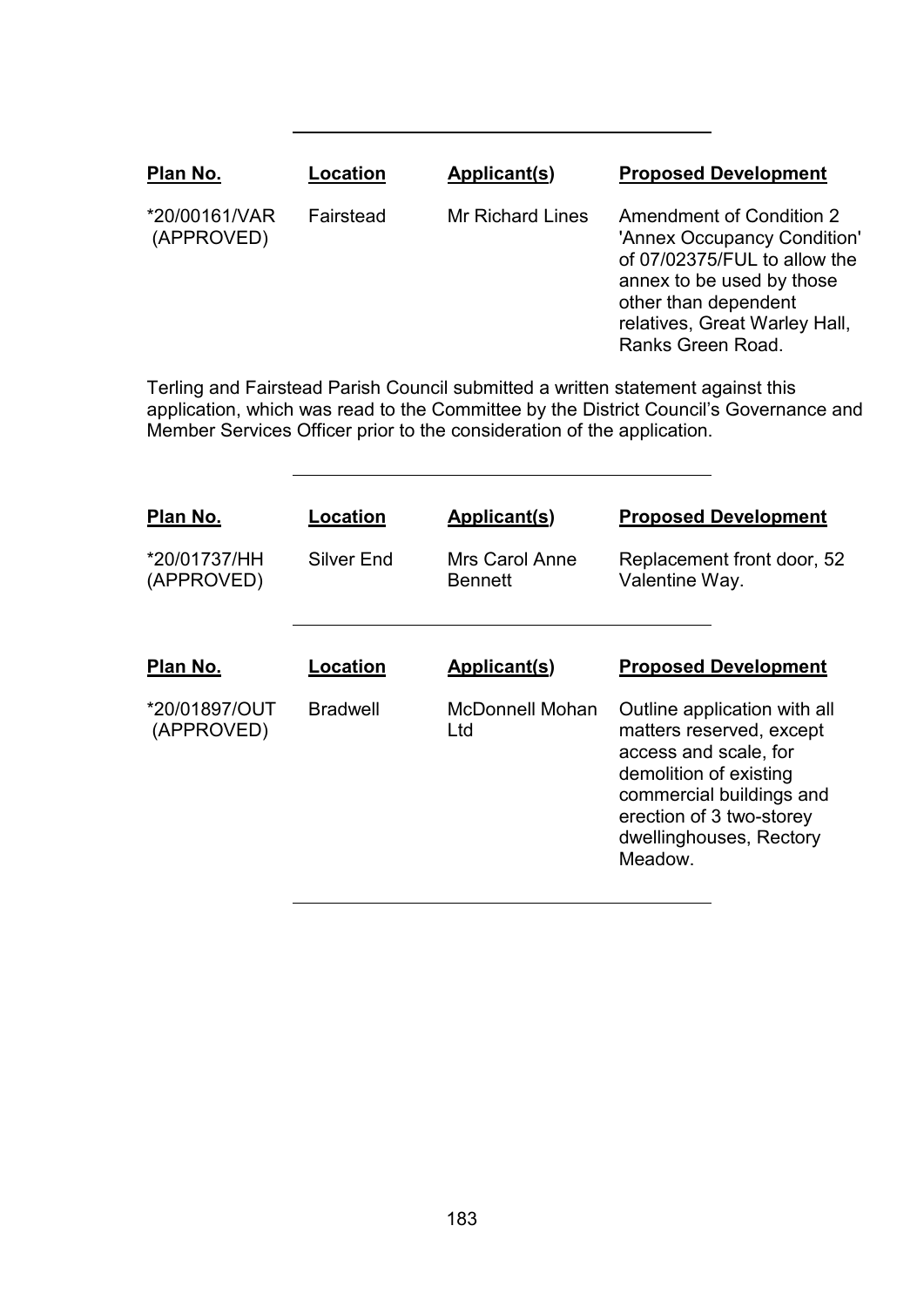| Plan No.                    | Location      | Applicant(s)          | <b>Proposed Development</b>                                                                                                                                            |
|-----------------------------|---------------|-----------------------|------------------------------------------------------------------------------------------------------------------------------------------------------------------------|
| *20/02203/REM<br>(APPROVED) | Gestingthorpe | Mr Keith<br>Thorogood | Application for approval of<br>reserved matters (access,<br>layout, appearance, scale<br>and landscaping) of outline<br>planning consent<br>20/00483/OUT - Erection of |

The Committee approved this application, subject to an additional Information to Applicant as follows:-

one dwelling and garage, Canine Cottage, Nether Hill.

#### Additional Information to Applicant

2. In respect of Condition 5, the applicant is advised that a soft red mulit stock brick should be selected as the facing brick material in order to reflect the character of the existing properties within the vicinity of the application site.

Gestingthorpe Parish Council submitted a written statement against this application, which was read to the Committee by the Chairman of the Parish Council, Councillor D Smith prior to the consideration of the application.

| Plan No.                    | Location                  | Applicant(s)  | <b>Proposed Development</b>                                                                                                                                                                                                                                                                                                                                          |
|-----------------------------|---------------------------|---------------|----------------------------------------------------------------------------------------------------------------------------------------------------------------------------------------------------------------------------------------------------------------------------------------------------------------------------------------------------------------------|
| *20/02231/FUL<br>(APPROVED) | Great<br><b>Bardfield</b> | Mumbles 1 Ltd | Change of use of No.2 and the<br>first floor of No.1 St Johns<br>Terrace from residential (Use<br>Class C3) to retail (Use Class<br>$E(a)$ , erection of single-storey<br>side extension, alterations to<br>the shop front, proposed plant<br>yard area, associated work<br>and demolition of existing<br>outbuilding, Co-Op, 1-2 St<br>Johns Terrace, Brook Street. |

The Committee approved this application, subject to the amendment of the Approved Plans and Condition Nos. 5 and 8 as follows:-

Amended Approved Plans

Proposed 1st Floor Plan - Plan Ref: 6765 (P) 110-01 REV 6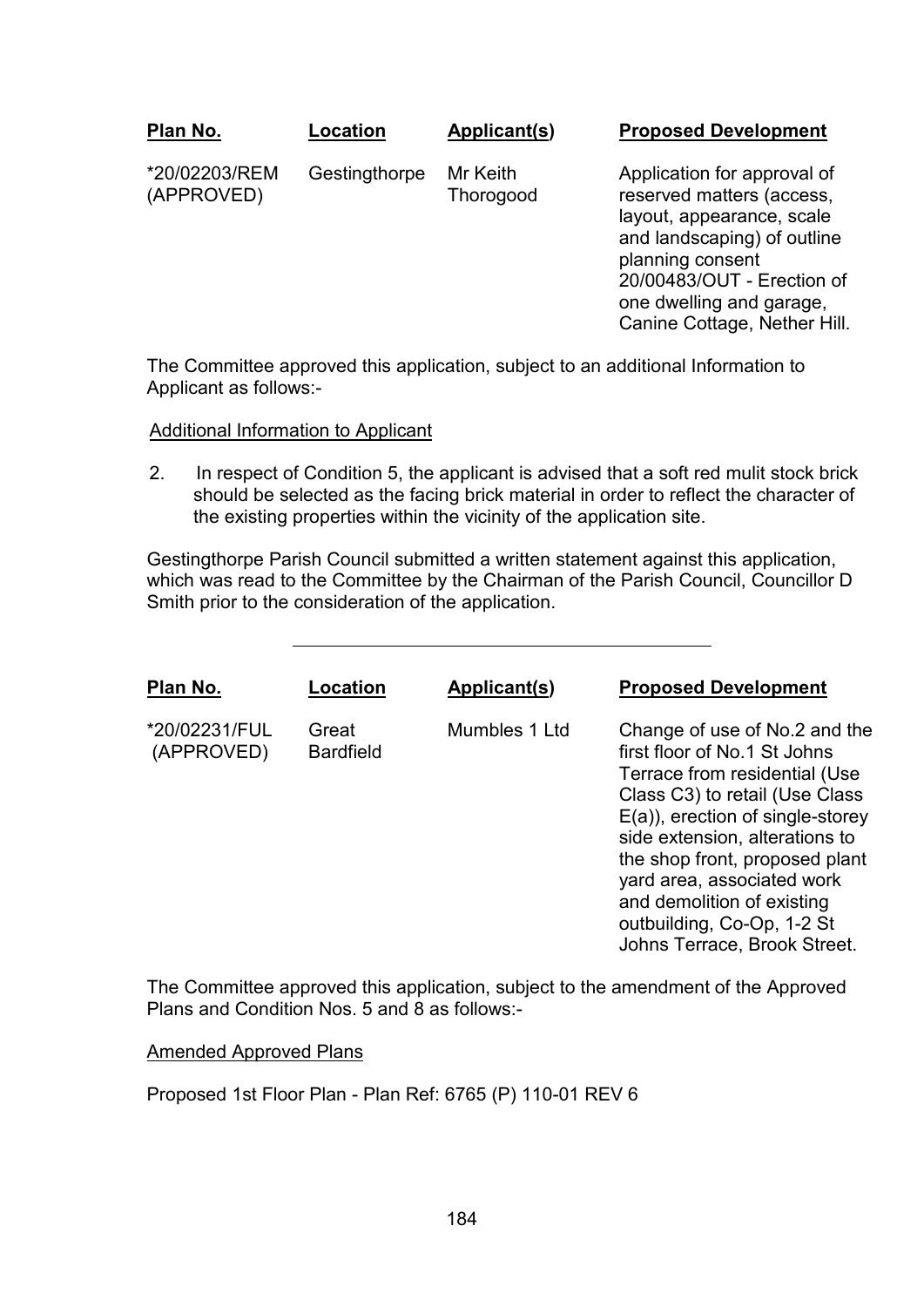Amended to:- Proposed 1st Floor Plan - Plan Ref: 6765 (P) 110-01 REV G

Proposed Ground Floor Plan - Plan Ref: 6765(P)110-00 Version: H Amended to:- Proposed Ground Floor Plan - Plan Ref: 6765(P)110-00 Version: J

#### Amended Conditions

- 5. Any fixed mechanical plant operated within the curtilage of the premises shall be designed and installed so as to achieve a Rating Noise level during the night-time period (23.00 - 07.00 hours) of not more than 42dB LAeq (15Mins), and not to exceed that level thereafter.
- 8. The external parcel of land to the rear of the development annotated as 'garden' on plan110-00 Rev J shall be used exclusively for the purposes of landscaping only. No other use of this land shall be permitted.

# 144 **PLANNING APPLICATIONS REFUSED**

**DECISION:** That the undermentioned planning applications be refused for the reasons contained in the Planning Development Manager's report. Details of these planning applications are contained in the Register of Planning Applications.

| Plan No.                   | Location         | Applicant(s)       | <b>Proposed Development</b>                                                                          |
|----------------------------|------------------|--------------------|------------------------------------------------------------------------------------------------------|
| *19/02207/FUL<br>(REFUSED) | <b>Braintree</b> | 3 Conkers Ltd      | Erection of 14 No.<br>residential dwelling houses,<br>land adjacent to Fairacres,<br>76 Church Lane. |
| Plan No.                   | Location         | Applicant(s)       | <b>Proposed Development</b>                                                                          |
| *20/01486/FUL<br>(REFUSED) | Witham           | QZ contractors Itd | Residential development for<br>10 town houses, 95<br>Newland Street.                                 |

PLEASE NOTE: The full list of standard conditions and reasons can be viewed at the office of the Planning Development Manager, Council Offices, Causeway House, Bocking End, Braintree, Essex CM7 9HB.